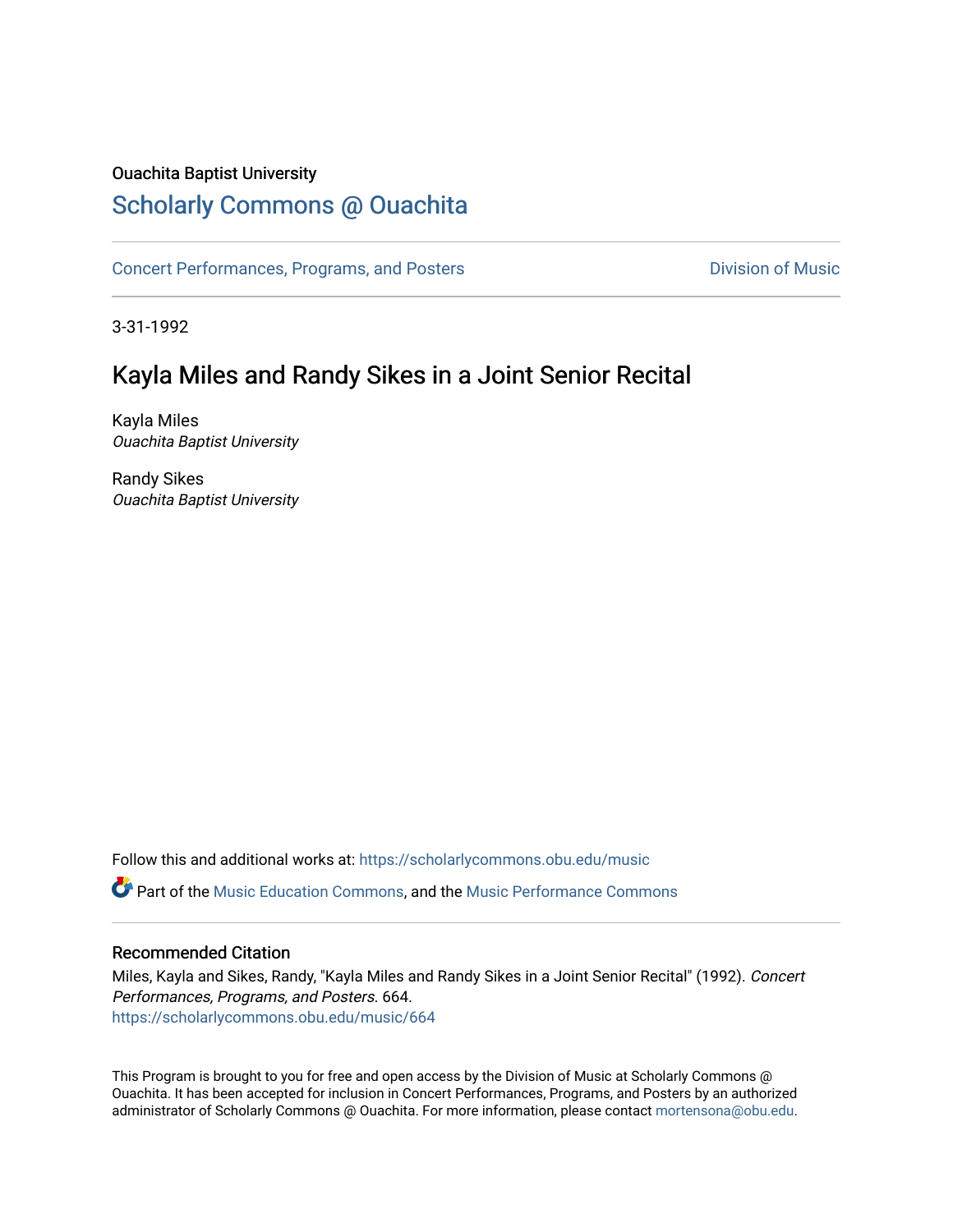# Ouachita Baptist University School of Music

presents

Kayla Miles and Randy Sikes

in

Senior Recital

assisted by Steven Cole and Cindy Burks, pianists

March 31, 1992, 7:30 P.M. Mabee Fine Arts Center Recital Hall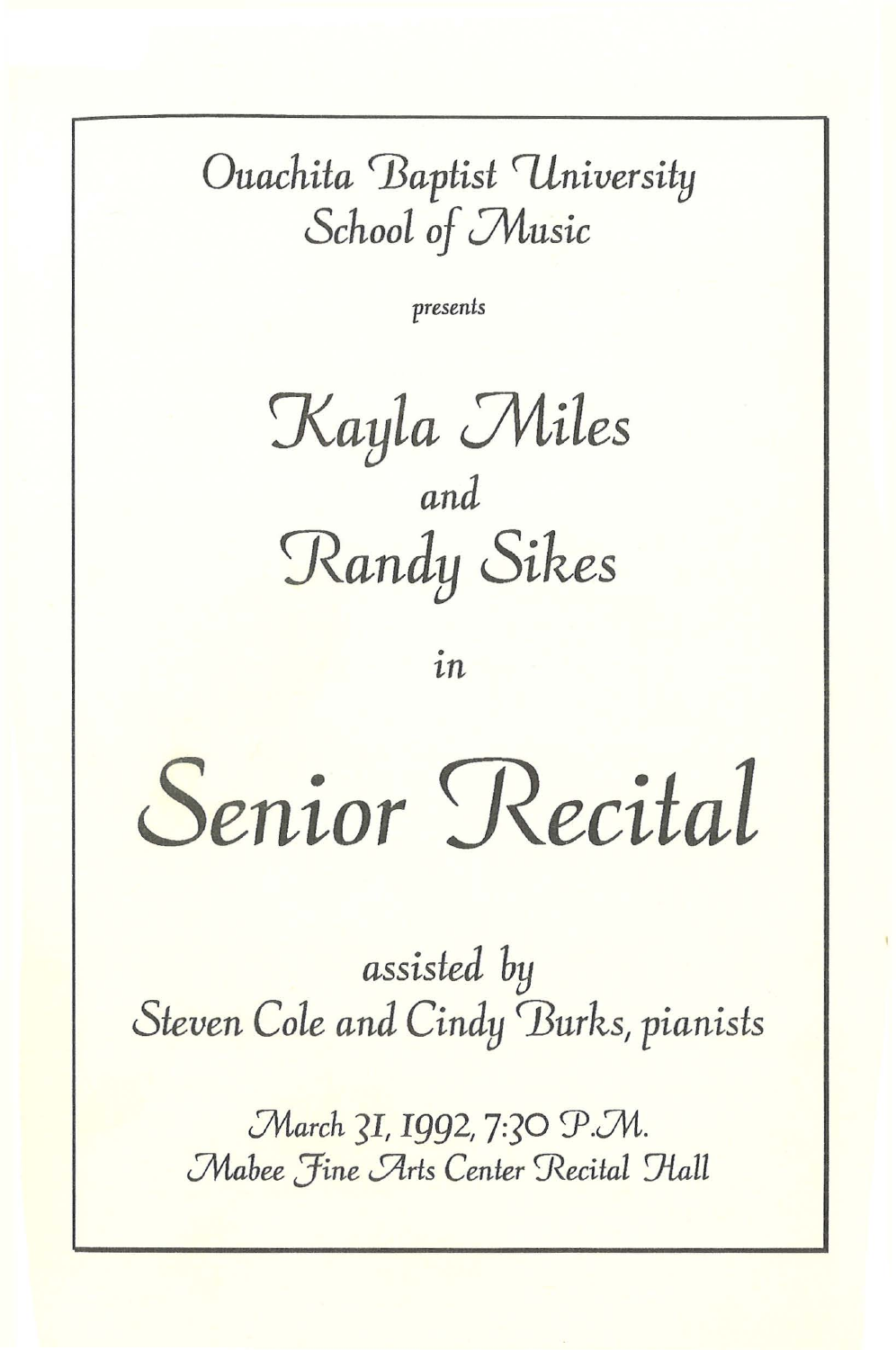# **Program**

## I

Lord, What is Man Henry Purcell realized by Benjamin Britten

Evening Hymn

Mr. Sikes

Dear Delight

Michael Head

*Cantata No. 208 Was mir behapt, ist nur die muntre ]agd*  Shafe können sicher wieder J.S. Bach Beth Ann Rankin and Christine Carter, flute Stephen Cole, harpsicord Jeff Madlock, violone

*Gianni Schicchi*  0 mio babbino caro Giacomo Puccini

Ms. Miles

### **II**

*Serse* 

Ombra mai fù

Mandoline

Gute Nacht Aus Meinen großen Schmerzen Widmung

Mr. Sikes

G.F. Handel

Gabriel Fauré

Robert Franz